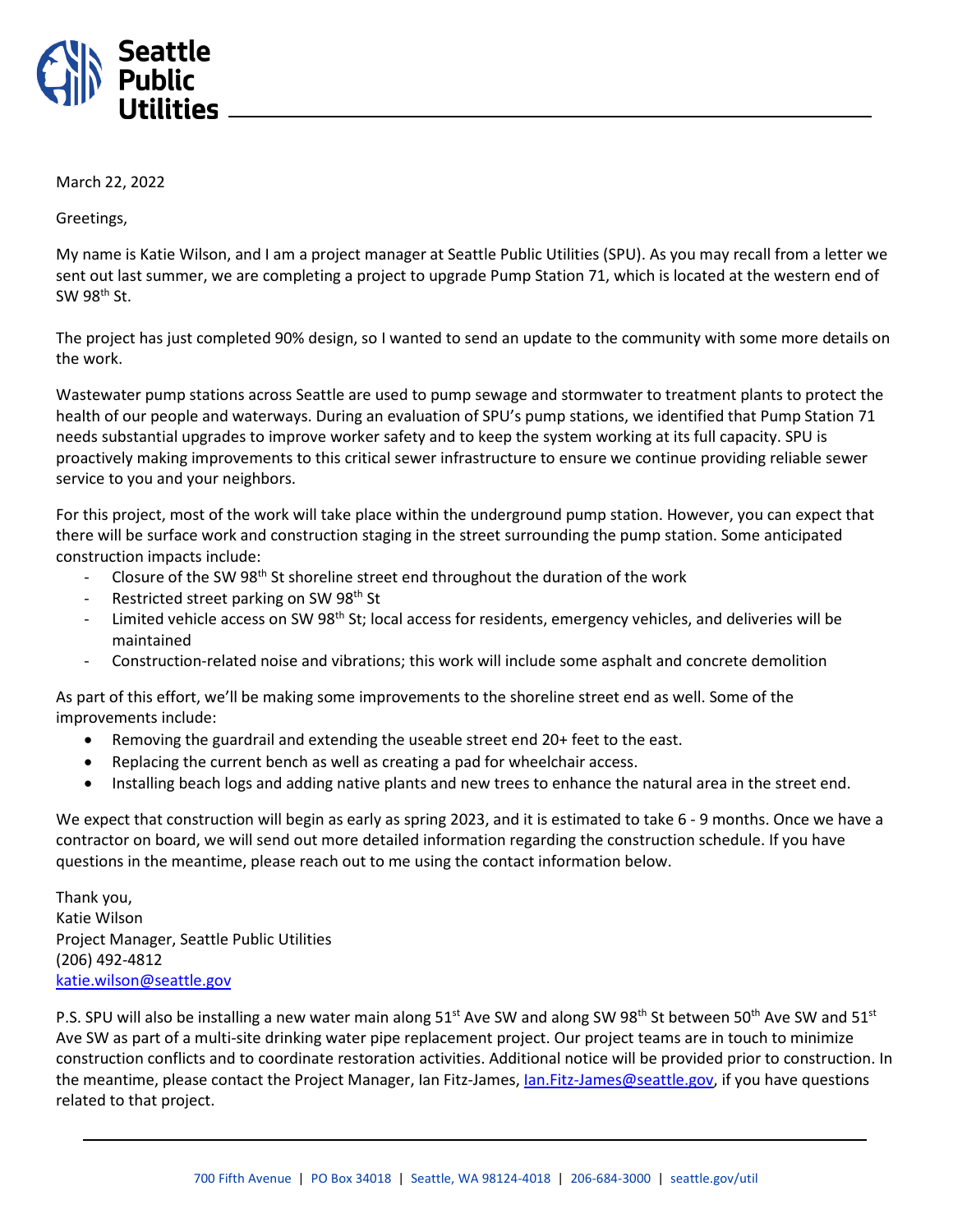## **Pump Station 71 Improvements Construction area**



## **Shoreline Street End Improvements (renderings)**